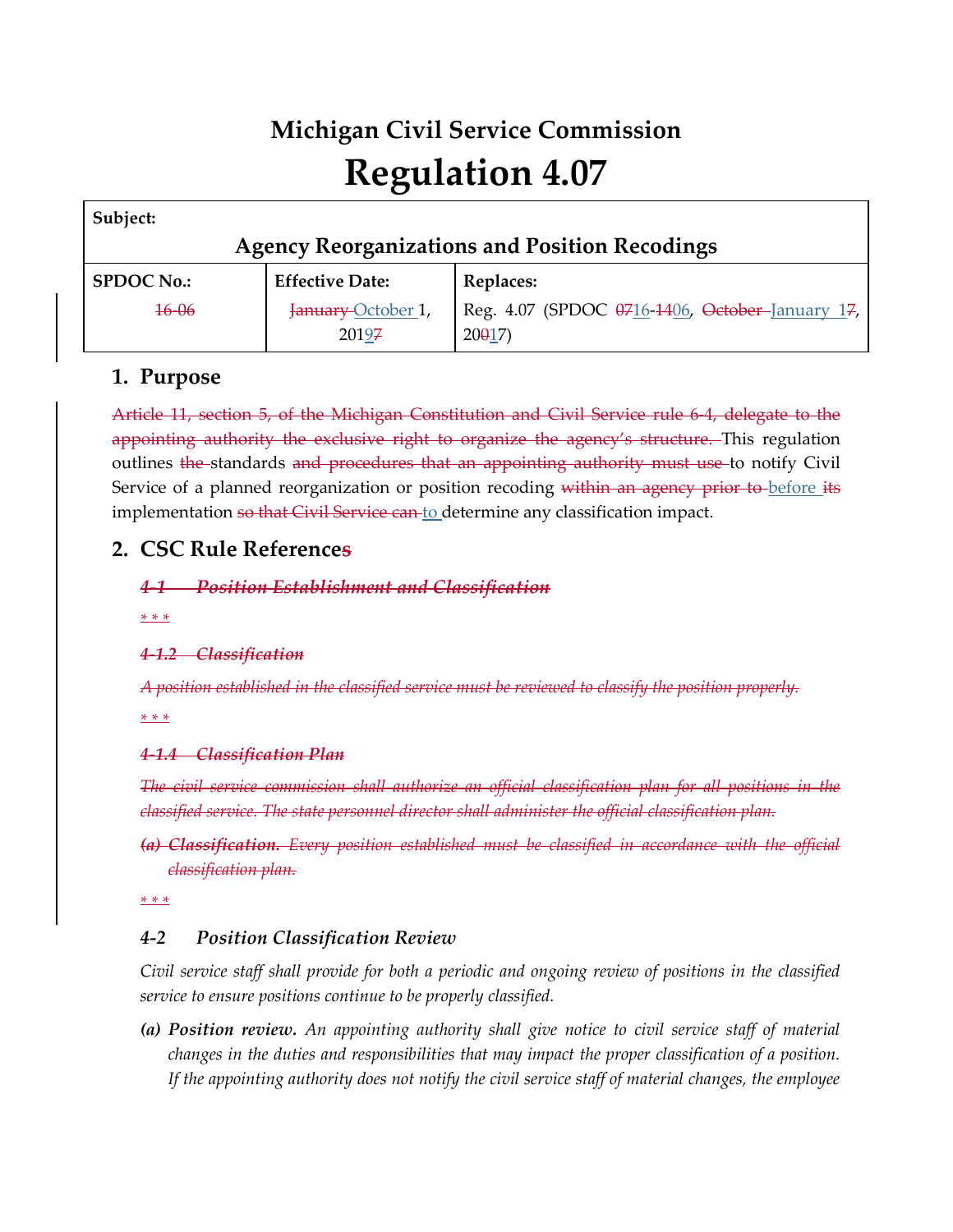*occupying the position may initiate a position review by filing an updated position description and a written request with the civil service staff.*

*\* \* \** 

## **3. Standards**

#### **A. Agency Reorganizations.**

- 1. The An appointing authority must shall notify Civil Service of  $a$ -proposed reorganizations before implementation. A meeting may be set-held to discuss the proposed-reorganization.
- 2. The appointing authority must submit the following necessary documents to Civil Service for review to determine the impact of the a proposed reorganization's impact:
	- a. The eCurrent organizational chart(s).
	- b. The pProposed organizational chart(s) for after the reorganization. The organizational chart(s) must include the with organizational titles, classifications and levels, and employees' names.
	- c. The  $p$ <sup>D</sup> osition descriptions (CS-214) for the affected positions in the proposed organizational structure.
	- d. Executive orders or directives impacting the reorganization.
- 3. Civil Service will determine the appropriate classification actions and notify the agency of:
	- a. The appropriate classification of affected positions.
	- b. The pPositions that can be recoded.
	- c. The pPositions that need to must be established or reclassified in accordance with-under regulation 4.01.
- 4. The appointing authority must submit official Position Action Requests and Position Recodings to implement the reorganization. a copy of the approval documentation that is required by any executive orders or directives in place that are applicable to their agency, Position Action Requests (CS-129), Position Recoding Worksheets (CS-1758), final position descriptions and final organizational charts to Civil Service to implement the reorganization. Required approvals are to be provided prior to Civil Service processing classification actions.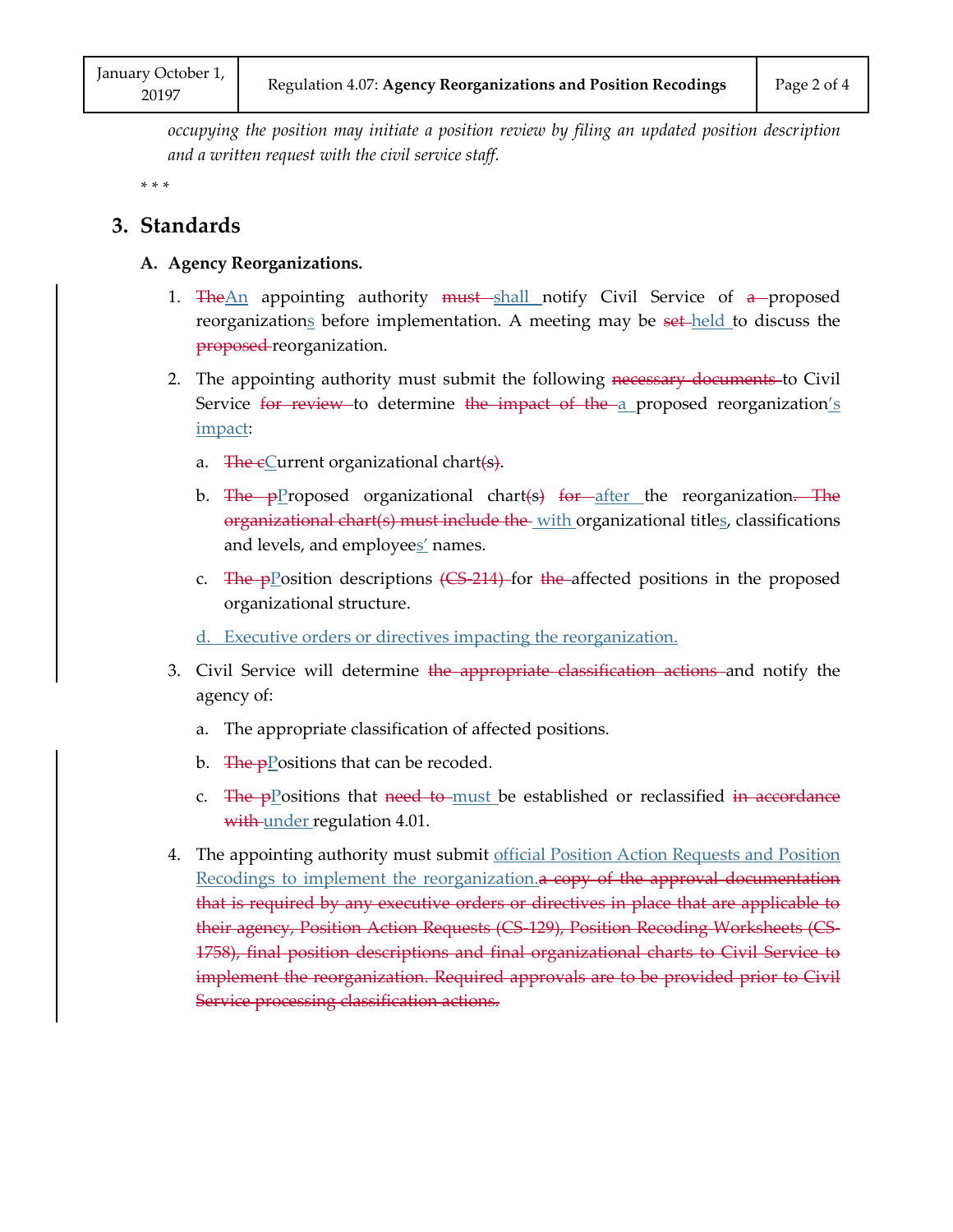#### **B. Position Recodings.**

- 1. Position recoding means the-changinge of a position's supervisor, process level, and/or department code for a position. The position's duties and responsibilities are essentially unchanged.
	- a. Positions must be recoded to reflect the new organizational placement and reporting relationship whenever a changed occurs.
	- b. When a position is moved to a different supervisor, department code, or process  $level<sub>i</sub>$  the following occurs the appointing authority must complete and submit to Givil Service a pPosition rRecoding worksheet (CS-1758): to Civil Service. Positions must be recode<br>reporting relationship whe<br>When <u>a position is moved</u><br>level, the following occurs<br>Givil Service a p<u>P</u>osition  $F_2$ <br>(1) Position/Employee mo

(1) Position/Employee moved to different supervisor.

(2) Position/Employee moved to different department code.

(3) Position/Employee moved to different process level.

- 2. Only Civil Service can process a change to the direct supervisor code on  $\frac{1}{2}$ position record  $(PA02.1)$  and the supervisor code on the an employee record (HR11.1). Changes to the direct-supervisor-code, process-level-code, and/or department code on the a position record (PA02.1) impact all employees attached to the position. To separate existing many-to-one positions, transactions must be made in accordance with regulation 4.01.
- 3. The appointing authority must indicate the reason for the  $\frac{p}{p}$  osition  $\frac{r}{p}$  recoding in the "Appointing Authority's Comments" section of the request form.
- 4. Civil Service wishall determine if a change in reporting relationship impacts the positions' classification<del> of positions.</del> and discuss Aany necessary classification actions will be discussed with the appointing authority.
- 5. If approved, Civil Service will enter changes to the position record (PA02.1) in the Human Resources Management Network (HRMN), which will automatically change the employee record (HR11).
- 6. If disapproved, Civil Service will notify the appointing authority.

## **4. Procedures**

#### **A. Agency Reorganizations.**

| <b>Responsibility</b> | Action                                                                   |
|-----------------------|--------------------------------------------------------------------------|
| Appointing            | 1. Submits to Civil Service the necessary documents described in this    |
| Authority             | regulation to review the proposed reorganization. Requests a meeting,    |
|                       | if necessary.                                                            |
| Civil Sorvico         | 2. Reviews the proposed reorganization and, if necessary, meets with the |